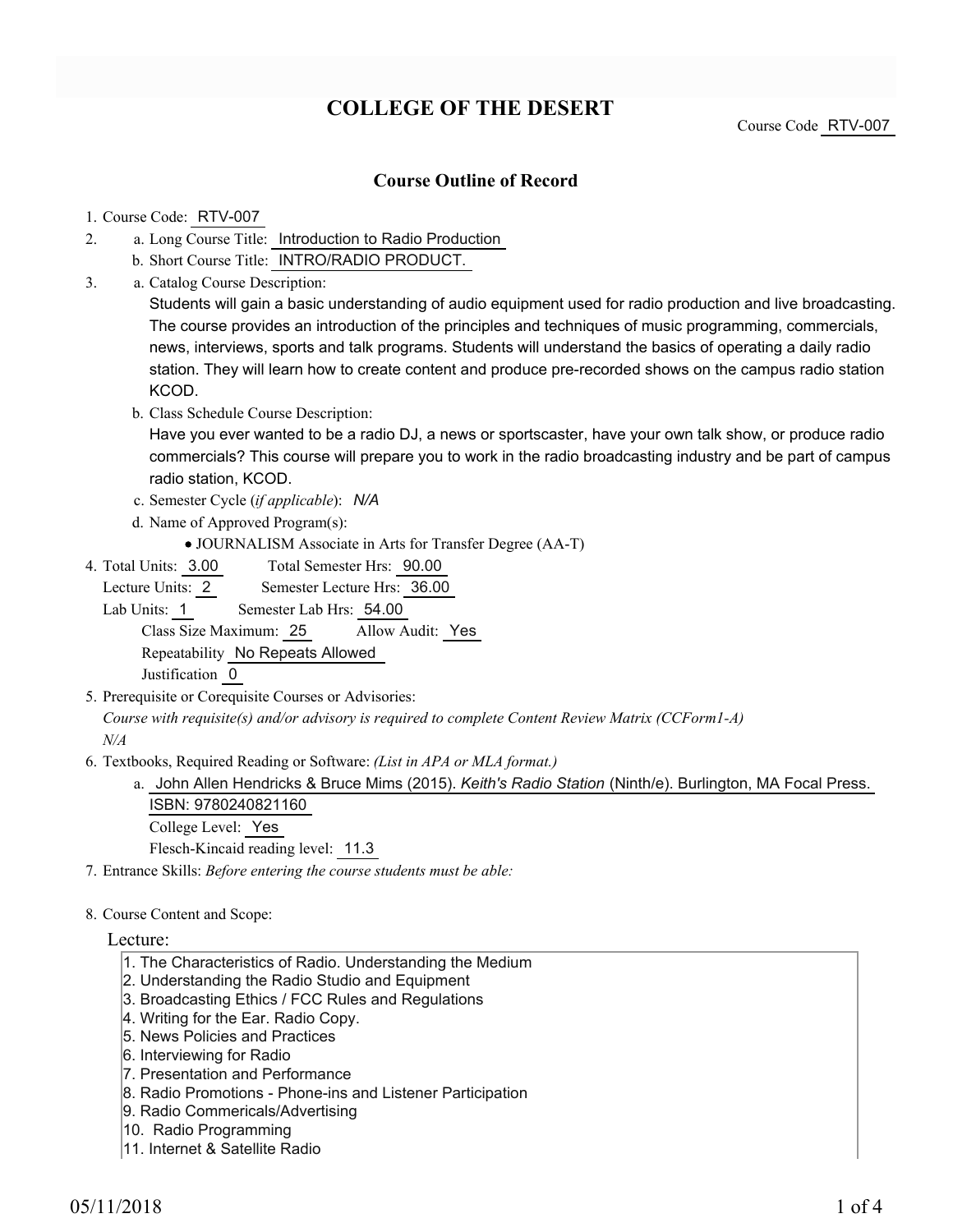# RTV 007-Introduction to Radio Production

- 12. Radio & Social Media
- 13. Media sales and management

### Lab: *(if the "Lab Hours" is greater than zero this is required)*

1. Students will get hands-on experience during lab time doing the following: Operating studio equipment, writing radio copy, preparing news, commericals, radio programming, advertising, sponsorships and promotions at a beginner's level.

2. Students will be introduced and involved in the daily operations of campus radio station, KCOD.

9. Course Student Learning Outcomes:

1.

Plan, write, produce and direct a variety of professional standard radio programs.

2.

Operate radio studio equipment to effectively communicate to a mass audience.

3.

Have an introduction to all aspects of a professional radio station.

- 10. Course Objectives: Upon completion of this course, students will be able to:
	- a. Write in clear, concise English in the production of radio copy.
	- b. Operate basic radio equipment for live and pre-recorded broadcasts.
	- c. Describe radio programming practices and the production needs of a radio station.
	- d. Produce and perform music, news, interviews, commercials and talk radio programs effectively to a diverse audience.
	- e. Demonstrate an achievement of professional skills in radio production.
- 11. Methods of Instruction: *(Integration: Elements should validate parallel course outline elements)* 
	- a. Collaborative/Team
	- b. Demonstration, Repetition/Practice
	- c. Discussion
	- d. Experiential
	- e. Laboratory
	- f. Lecture
	- g. Participation
	- h. Technology-based instruction
- 12. Assignments: (List samples of specific activities/assignments students are expected to complete both in and outside of class.) In Class Hours: 126.00

Outside Class Hours: 36.00

a. In-class Assignments

Present to the class an in-depth analysis of the duties and responsibilites of the various positions one can hold at a professional radio station.

b. Out-of-class Assignments

Keep a journal of duties performed at KCOD Radio

- 13. Methods of Evaluating Student Progress: The student will demonstrate proficiency by:
	- Written homework
	- Critiques
	- Guided/unguided journals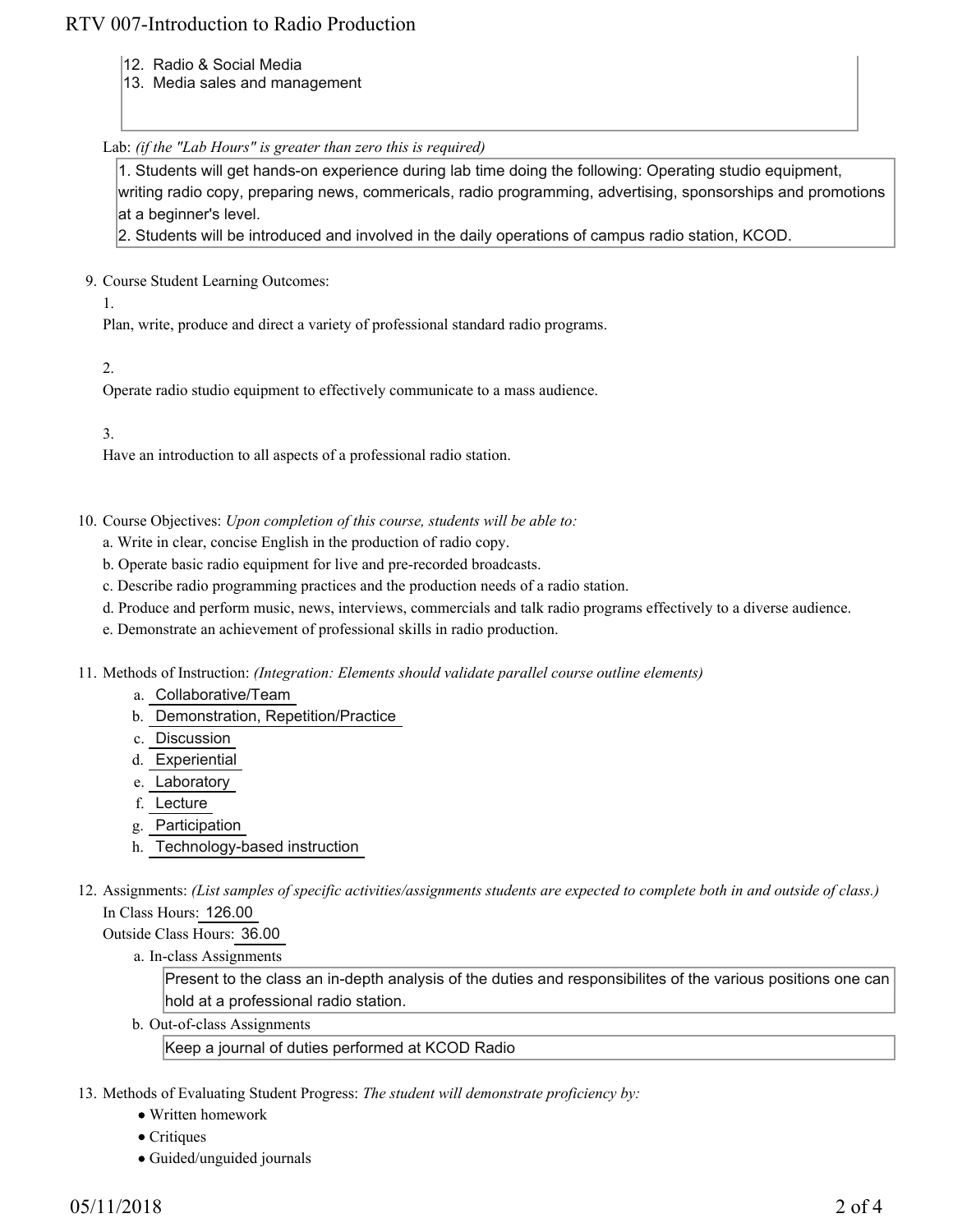# RTV 007-Introduction to Radio Production

- Laboratory projects
- Presentations/student demonstration observations
- Product/project development evaluation
- Mid-term and final evaluations
- Student participation/contribution
- 14. Methods of Evaluating: Additional Assessment Information:

15. Need/Purpose/Rationale -- All courses must meet one or more CCC missions.

CSU/UC Transfer Course B. Transfers to CSU Cal State San Bernardino COMM 387 PO-GE C3 – Arts, Humanities, and Culture Communicate effectively in many different situations involving diverse people and viewpoints. Analyze the variety of forms of expression and how those are used to communicate social, cultural, and personal ideas, feelings, and concepts; Effectively communicate and express themselves and make themselves understood through visual, auditory, tactile, and symbolic means. IO - Critical Thinking and Communication Appreciate diversity as it is expressed in multiple disciplines and across various cultures through reading,

16. Comparable Transfer Course

speaking and writing.

| <b>University System Campus</b> |                             | <b>Course Number</b> Course Title |                                         | <b>Catalog Year</b> |
|---------------------------------|-----------------------------|-----------------------------------|-----------------------------------------|---------------------|
| <b>CSU</b>                      | CSU San Bernardino COMM 387 |                                   | Radio Production                        |                     |
| <b>CSU</b>                      | CSU Fullerton               | RTV 210                           | Intro, to Audio Production              |                     |
| <b>CSU</b>                      | CSU Northridge              | CTUA 230                          | <b>Fundamentals of Audio Production</b> |                     |

17. Special Materials and/or Equipment Required of Students:

Required Material? <sup>18.</sup> Materials Fees:

### **Material or Item Cost Per Unit Total Cost**

19. Provide Reasons for the Substantial Modifications or New Course:

Students should be able to achieve appropriate skill building over the course of 3 semesters as they assume different positions at the campus radio station, KCOD. RTV007 students learn to run the radio station. This is a packed course that can be broken down into RTV007, RV007A & RTV007B to allow students to fully grasp the operations of a daily broadcast facility and give them more time to perfect their skills and learn more advanced radio production techniques. Students will begin with an overall introduction to radio production learn editing skills and start creating content to air the first semester (RTV007); then learn more advanced audio editing, music programming and on-air live performance skills the second semester (RTV007A); and demonstrate the responsibilities of a station management team the third semester (RTV007B).

- a. Cross-Listed Course *(Enter Course Code)*: *N/A* b. Replacement Course *(Enter original Course Code)*: *N/A* 20.
- 21. Grading Method *(choose one)*: Letter Grade Only
- 22. MIS Course Data Elements
	- a. Course Control Number [CB00]: CCC000559866
	- b. T.O.P. Code [CB03]: 60400.00 Radio and Television